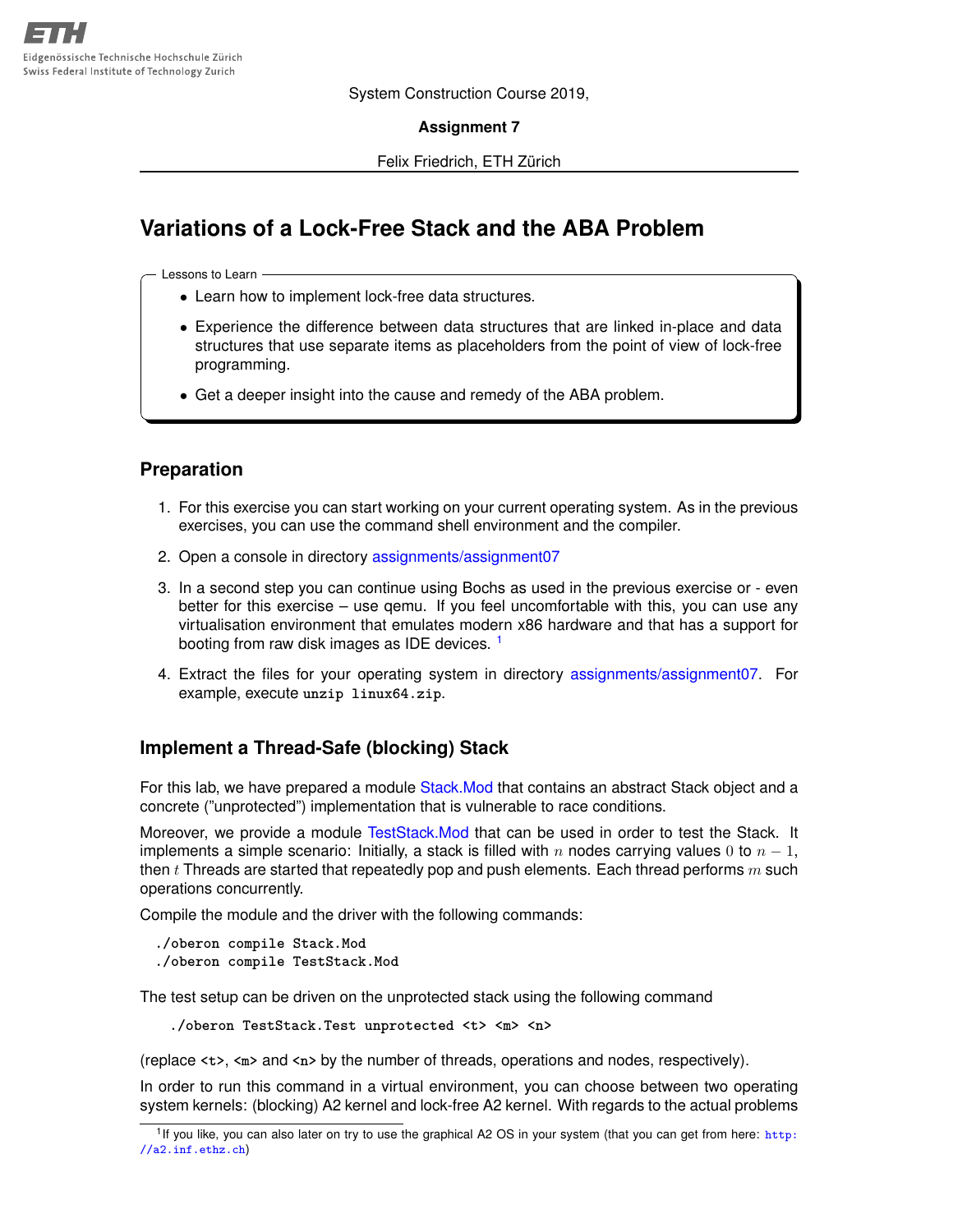*System Construction Course 2019, 7* 2

of this task it is irrelevant which one you need. You might notice performance differences, though. They can be created using one of the following commands:

```
./oberon execute makeA2
./oberon execute makeLockFreeA2
```
Run them using Bochs (as in the previous exercise by double clicking the **a2.bxrc** file in windows or executing **bochs -f linuxBochSettings** in Linux). Alternatively, use qemu as follows

**qemu**−**system**−**i386** −**serial stdio a2.img**

Qemu has the advantage that you can set the number of processors and even use virtualization hardware. You can change the memory size with the **m** switch, for example **-m 512**. You can change the numbers of processors using, for example **-smp 8** and you can switch on the virtualization using flag **-enable-kvm**.

- 1. Shortly experiment with the unprotected stack and find numbers for  $t, m$  and  $n$  where the stack seems to always work, where it sometimes works and where it does never work (on your computer).
- 2. Implement a blocking version of the stack (by completing the implementation of the **BlockingStack** in module **Stack.Mod**). Convince yourself that it works using the command

**TestStack.Test blocking <t> <m> <n>**

## **Task 2**

Having implemented a blocking version of the (thread-safe) stack, now implement a lock-free version of it. You can use the **CAS** construct that is available as built-in function in Active Oberon. The syntax of **CAS** is

CAS(variable, old, new)

where **old** and **new** need to be values that are assignment compatible to the content of the variable **variable** (which needs to represent a memory location). The semantics of **CAS** are: in one atomic action (that can nevertheless occupy a lot of processor cycles), the value of **old** is compared to the value stored in the memory of **variable**. If the values coincide, the value of **variable** is set to **new**.

**CAS** returns the previous value of the variable. If you want to ignore that return value, you can use the following construct

IGNORE CAS(variable, old, new);

that effectively turns the **CAS** expression into a statement.

- 1. Do not (yet) try to find a solution for the ABA problem but implement the lock-free stack according to first principles of lock-free programming by complementing object **LockfreeStack** in module **Stack**.
- 2. Try out the capabilities of your implementation by calling

TestStack.Test lockfree <t> <m> <n>

Again, try to find values of  $t$ ,  $m$ , and  $n$  where it works. Since you have not yet taken into consideration the **ABA** problem, it will fail for some values of t, m and n.